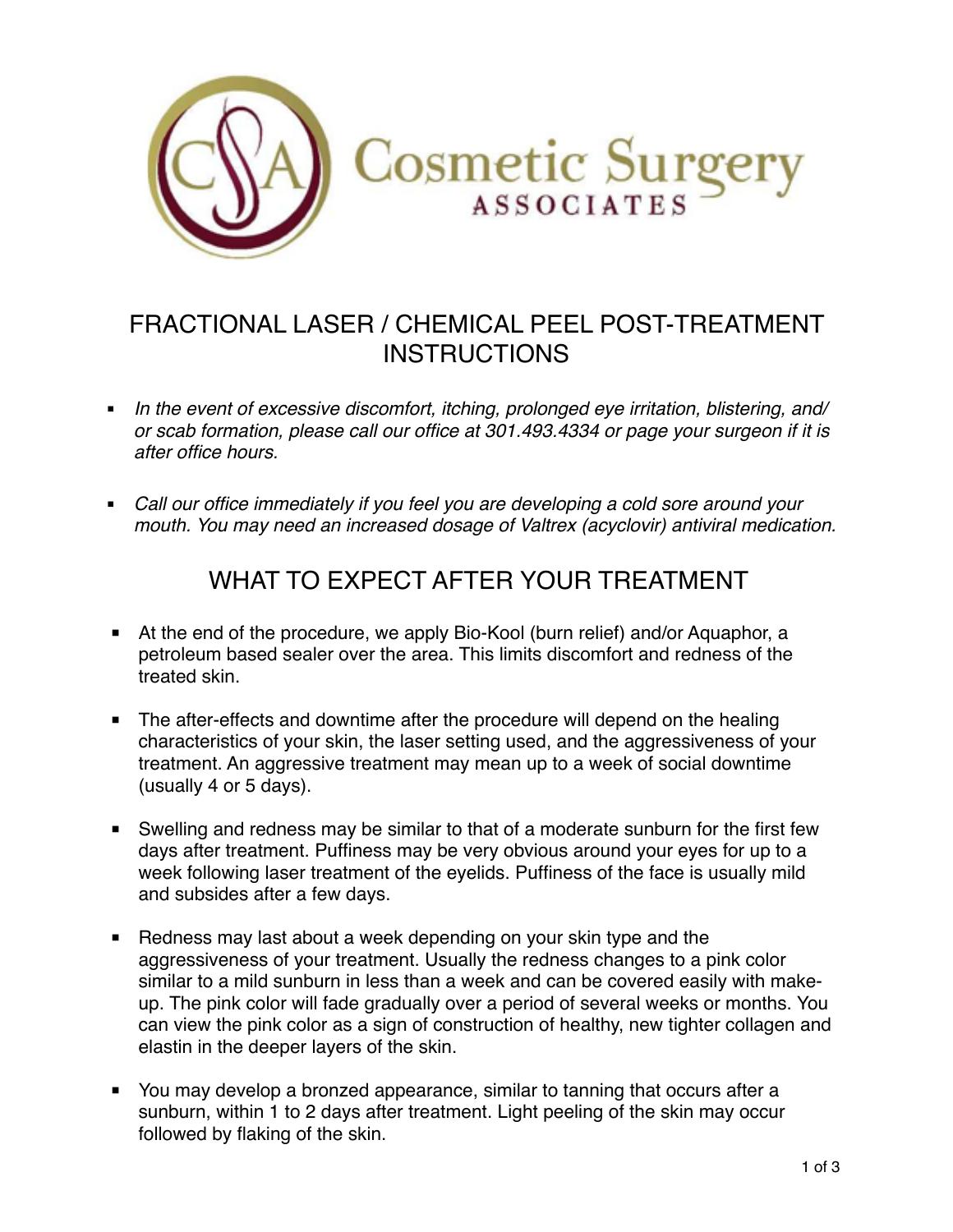■ DO NOT PICK OR RUB FLAKING, DRY, OR ROUGH BRONZED SKIN. Pulling at flaking skin can cause tiny tears and damage to your skin.

#### **MEDICATION**

- As soon as you return home, take acetaminophen (Tylenol) or analgesics to soothe discomfort.
- Continue Medrol Dosepak and Valtrex (acyclovir) as directed.

#### **WHAT TO DO**

- Sleep with your head elevated to reduce puffiness.
- § Apply cold compresses for 5 to 10 minutes at a time as frequently as needed for the first 24 hours in order to soothe, hydrate, and cool the skin. We recommend using soft face cloths or towels dampened with cold water (we suggest preparing these ahead of time and storing them in a Ziploc bag in your refrigerator).
- DO NOT apply ice directly to your skin.
- DO NOT rub or touch your eyes for a few hours after treatment of the eyelids. Your eyes may be temporarily numb from the drops we have applied, and you may inadvertently scratch your cornea. If you experience discomfort, gently apply lubricating or moisturizing eye drops. Avoid using contact lenses for 1 or 2 days until some of the eyelid puffiness settles.

#### **SKIN CARE**

- After two days, start a program of twice daily cleansing with a gentle cleanser and applying moisturizer which we will provide you. **Only use your hands to cleanse your face; do not use a washcloth until all peeling is complete.**
- As your skin heals, you may develop areas of itching or irritation. The symptoms may be relieved by applying over-the-counter hydrocortisone 1% USP every 4 to 6 hours for a few days. Do not use this cream longer than 1 month. You may also treat by placing one capful of white vinegar in a cup of water and soaking the area.
- § Apply SPF-35 or higher sunscreen to the treated areas starting four days after your treatment and continuing daily for at least 3 months.
- If outside or in a car, reapply sunscreen every 2 to 4 hours, wear a wide-brimmed hat and sunglasses and avoid direct sunlight on treated areas. Continue for at least 3 months after your treatment. Please remember that the sun's ultraviolet rays will penetrate clouds, windshields, and windows. The same precautions will apply even on a rainy day!